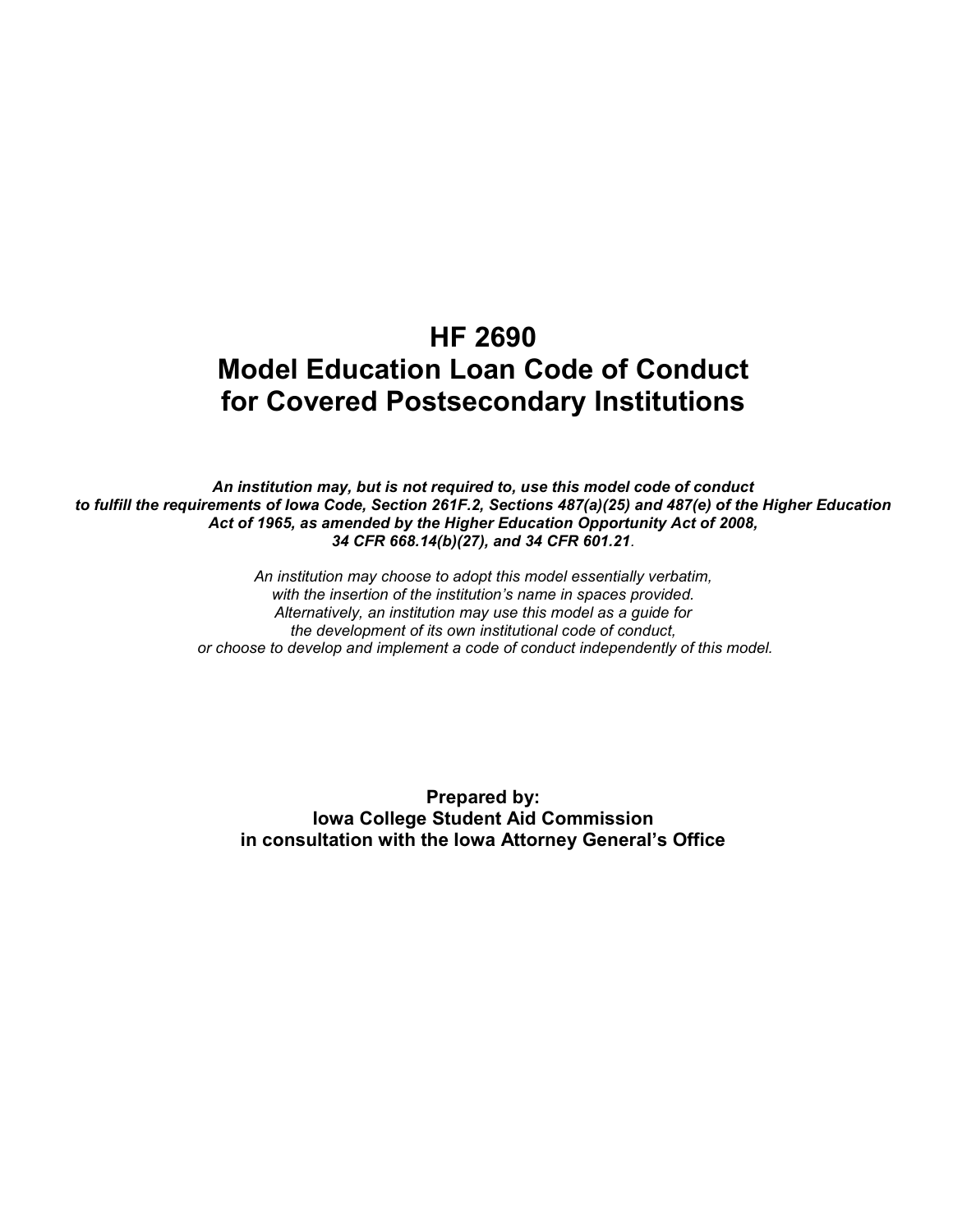# Institutional Code of Conduct for Education loans

Upper Iowa University

Date 8/19/2020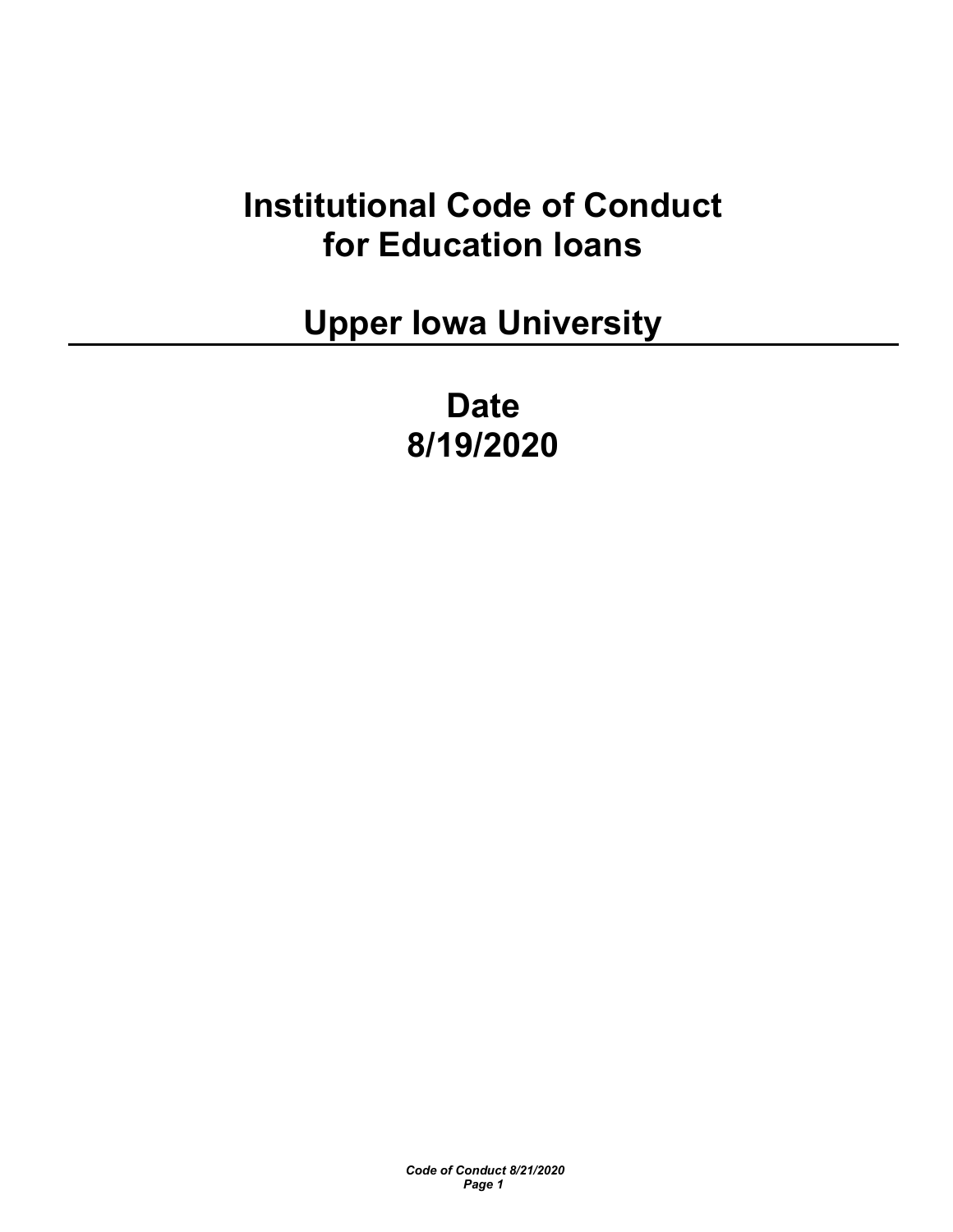# Table of Contents

|                            | <b>Advisory Councils</b>                             |  |  |  |
|----------------------------|------------------------------------------------------|--|--|--|
|                            |                                                      |  |  |  |
|                            |                                                      |  |  |  |
| <b>Boards of Directors</b> |                                                      |  |  |  |
|                            | Lender, Lender Servicer, Guarantor                   |  |  |  |
|                            |                                                      |  |  |  |
|                            |                                                      |  |  |  |
|                            | <b>Institutional Boards of Directors or Trustees</b> |  |  |  |
|                            |                                                      |  |  |  |
|                            |                                                      |  |  |  |
|                            |                                                      |  |  |  |
|                            | <b>Bundling of Private Loans</b>                     |  |  |  |
|                            |                                                      |  |  |  |
|                            |                                                      |  |  |  |
|                            | <b>Choice of Lender (Borrower Choice of Lender)</b>  |  |  |  |
|                            |                                                      |  |  |  |
|                            |                                                      |  |  |  |
|                            | <b>Consulting and Contractual Arrangements</b>       |  |  |  |
|                            |                                                      |  |  |  |
|                            |                                                      |  |  |  |
|                            |                                                      |  |  |  |
|                            |                                                      |  |  |  |
|                            |                                                      |  |  |  |
|                            |                                                      |  |  |  |
| <b>Gifts</b>               |                                                      |  |  |  |
|                            |                                                      |  |  |  |
|                            |                                                      |  |  |  |
|                            |                                                      |  |  |  |
|                            |                                                      |  |  |  |
|                            |                                                      |  |  |  |
| <b>Loan Counseling</b>     |                                                      |  |  |  |
|                            |                                                      |  |  |  |
|                            | <b>Loan Terms and Conditions</b>                     |  |  |  |
|                            |                                                      |  |  |  |
|                            |                                                      |  |  |  |
|                            |                                                      |  |  |  |
|                            |                                                      |  |  |  |
| Lodging                    |                                                      |  |  |  |
|                            |                                                      |  |  |  |
|                            |                                                      |  |  |  |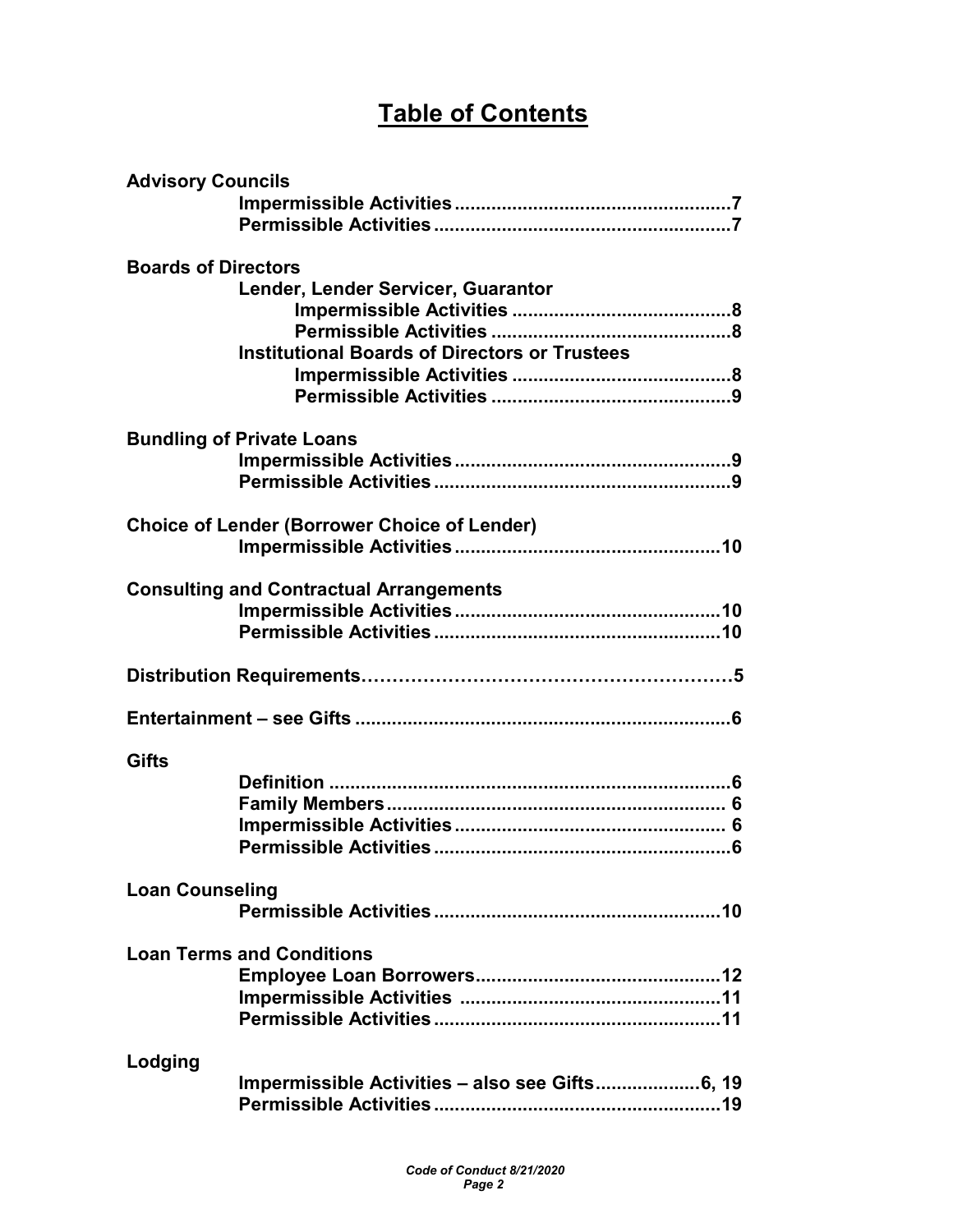| <b>Meals &amp; Refreshments</b>                           |
|-----------------------------------------------------------|
|                                                           |
|                                                           |
|                                                           |
| Misleading Identification of Institutional Employees 13   |
| <b>Opportunity Pool Loans</b>                             |
|                                                           |
|                                                           |
| <b>Payment of Education Loan Costs</b>                    |
|                                                           |
|                                                           |
| <b>Philanthropic Gifts/Contributions</b>                  |
|                                                           |
|                                                           |
|                                                           |
|                                                           |
|                                                           |
|                                                           |
| <b>Publications</b>                                       |
|                                                           |
|                                                           |
| <b>Receptions</b>                                         |
|                                                           |
|                                                           |
|                                                           |
| <b>Staffing Assistance</b>                                |
|                                                           |
|                                                           |
| State Education Grants/Scholarships/Other Financial Aid17 |
|                                                           |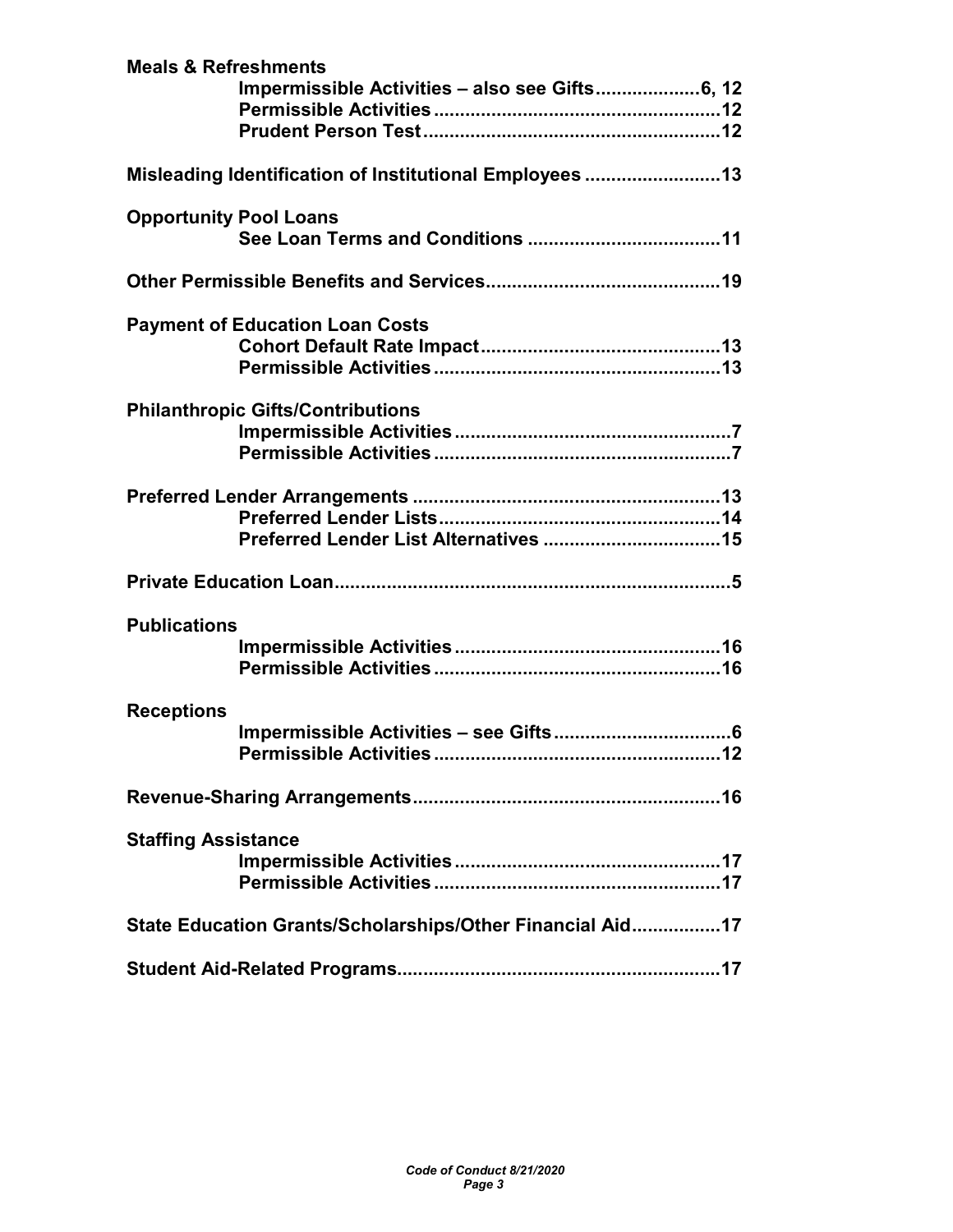| <b>Technology</b>            |    |
|------------------------------|----|
|                              |    |
|                              |    |
| <b>Training</b>              |    |
|                              |    |
|                              |    |
| <b>Travel/Transportation</b> |    |
|                              |    |
|                              | 19 |
|                              |    |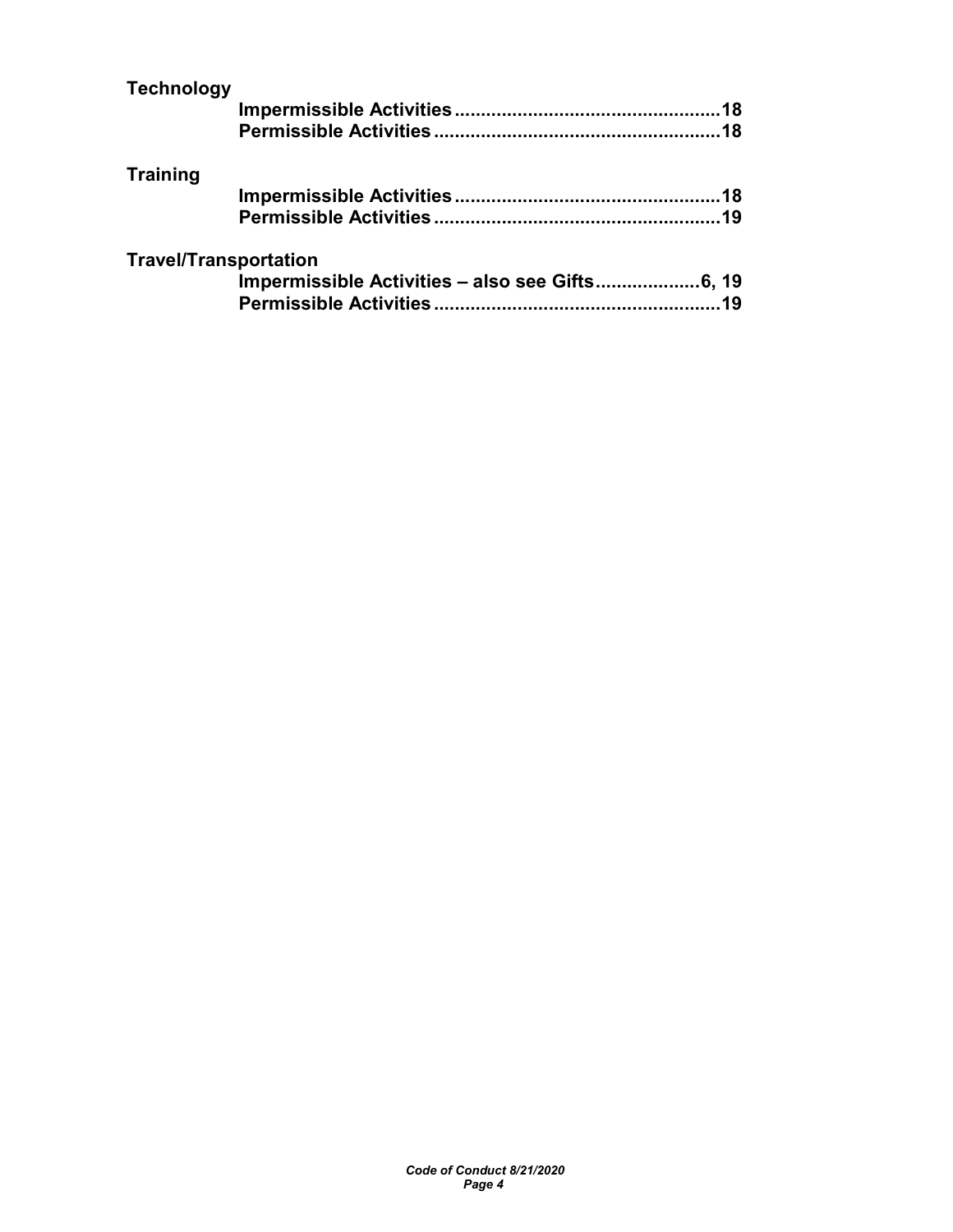# Introduction

Iowa Code Section 261F.2, Sections 487(a)(25)(A) and 487(e) of Title IV of the Higher Education Act (HEA), and federal regulations contained in 34 CFR 668.14(b)(27), and 34 CFR 601.21 require Upper Iowa University referred to throughout this document as "the institution") to develop, administer, and enforce a Code of Conduct. The Code of Conduct sets forth standards for business relationships between colleges and universities, their affiliated organizations and entities, private entities that make or hold education loans (referred to throughout this document as "lender"), and guarantors of loans made under the Federal Family Education Loan Program (FFELP).

A *private education loan* is any loan that is not made under Title IV of the HEA and is issued to a borrower expressly for postsecondary education expenses, regardless of whether the loan is provided through the institution that the student attends or directly to the borrower from the lender. A private loan secured by a dwelling or an extension of credit under an open-end consumer credit plan (e.g., a home equity line of credit, or open line of credit tied to a Certificate of Deposit) is not considered a private education loan.

### Iowa Code Section 261.F1(10)

All of the following individuals or entities associated with the institution must comply with this code of conduct governing education loan activities:

- An employee
- A contract employee
- A director or officer
- A trustee
- An agent including an "institution-affiliated organization" (see below), booster club, or other organization directly or indirectly associated with or authorized by the institution or an employee of the institution

An *institution-affiliated organization* is an organization that is directly or indirectly affiliated with us and includes, but is not limited to, an alumni, athletic, social, academic, or professional organization.

Iowa Code Sections 261F.2(1) and 261F.1(2) and (3); 34 CFR 601.2 definition of institution-affiliated organization

# Distribution Requirements

This code of conduct must be published prominently on our Internet site.

Iowa Code Section 261F.2(1)(b) ; 34 CFR 601.21(a)(2)(ii)

If an institution-affiliated organization (see above) participates in a preferred lender arrangement\*, and that organization has a Web site, our Code of Conduct must be published on the institution-affiliated organization's Web site.

34 CFR 601.21(b)(2)

At least annually, the institution's officers, employees, and agents who have responsibilities for education loans must be informed of the provisions of this code of conduct. An institution-affiliated organization (see above) that participates in a preferred lender arrangement\* must notify its officers,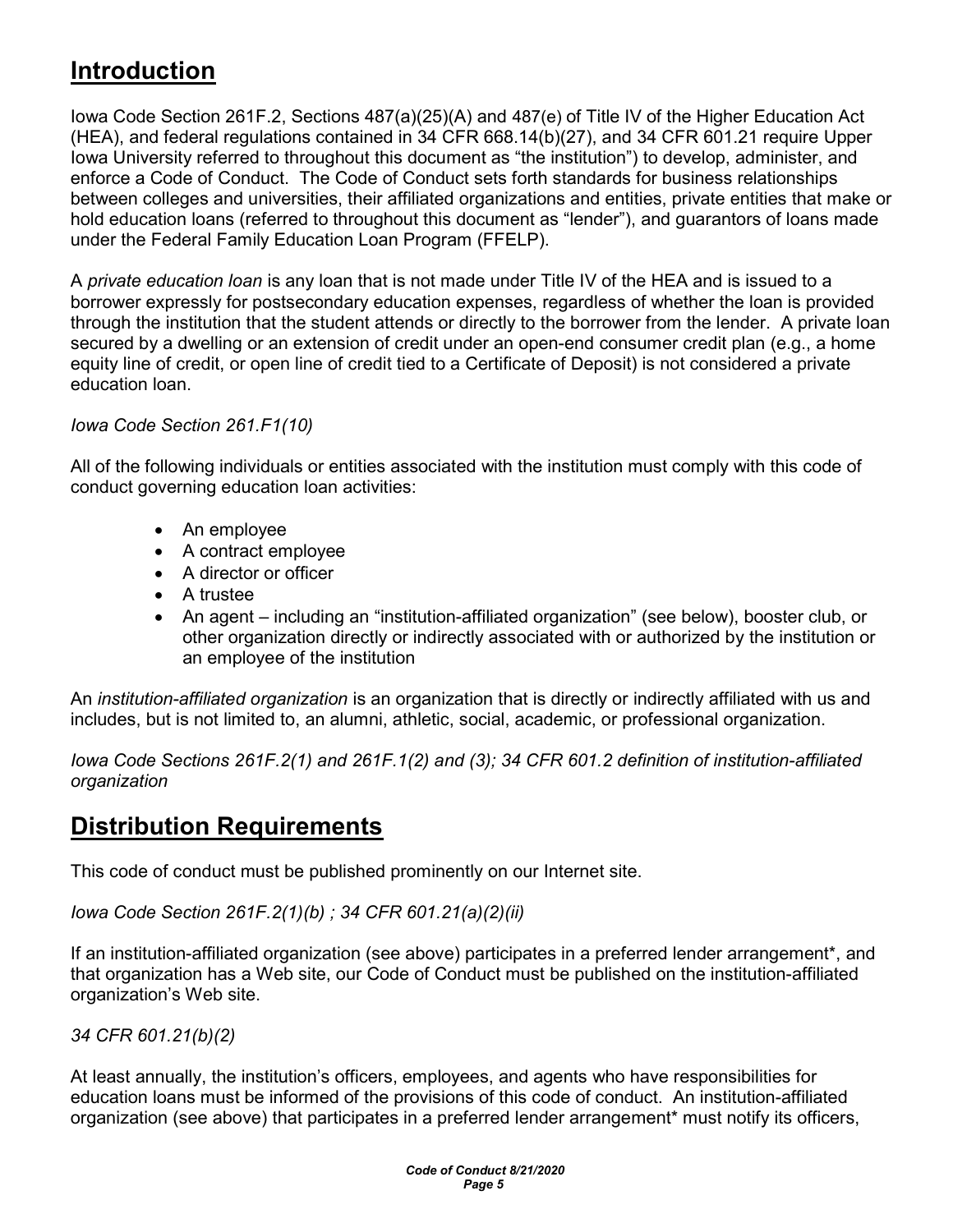employees, and agents who have responsibilities for education loans of the provisions of this Code of Conduct at least annually.

34 CFR 601.21(a)(2)(iii) and (3)

\*See "Preferred Lender Arrangements" for more information.

# Gifts

### Impermissible Activities

An officer, employee, or agent of the institution who is employed in the financial aid office or who otherwise has direct responsibilities with respect to education loans must not solicit or accept any gift from a lender, lender servicer, or guarantor. See exceptions below under "Permissible Activities."

#### Gifts to Family Members or Others

A gift to a family member of the institution's officer, employee, or agent, or a gift to an individual based on that individuals' relationship with the institution's officer, employee, or agent is not permissible if either of the following applies:

- The gift is given with the knowledge and acquiescence of the institution's officer, employee, or agent, or
- The officer, employee, or agent has reason to believe the gift was given because of that person's official position with the institution.

### Gift Definition

A gift means any gratuity, favor, discount, entertainment (including expenses for shows, sporting events, or alcoholic beverages), hospitality (including private parties of select training or conference attendees), loan, or other item having a monetary value of more than a "de minimus" or nominal value<sup>1</sup>. A gift includes services, transportation, lodging, or meals, whether provided in kind, by purchase of a ticket, payment in advance, or reimbursement after the expense has been incurred.

Iowa Code Sections 261F.1(5) and 261F.3(1) and (2); HEA Section 487(e)(2); 34 CFR 682.200(b) Definition of "Lender" (5)(i)(A)(8); 34 CFR 682.401(e)(1)(i)(D); 34 CFR 601.21(c)(2)(i) and (ii); November 1, 2007, Federal Register, Vol. 72, No. 211, p. 61981

### Permissible Activities

An officer, employee, or agent of the institution, or a member of an organization affiliated with the institution, may accept items of a "de minimus" or nominal<sup>1</sup> value from a lender, lender servicer, or guarantor that are offered as a form of generalized marketing or advertising or to create good will.

Examples of permissible gifts include, but are not limited to, the following:

- Pens or pencils
- Notepads; sticky-notes
- Calculators
- Small tote bags
- Other individual office supply items

<sup>1</sup>"De minimus" or nominal value is undefined in Iowa Code, federal law or the U.S. Department of Education's regulations (34 CFR 601.21). Employees of state agencies should consult their personnel policies for any additional restrictions on the acceptance of gifts.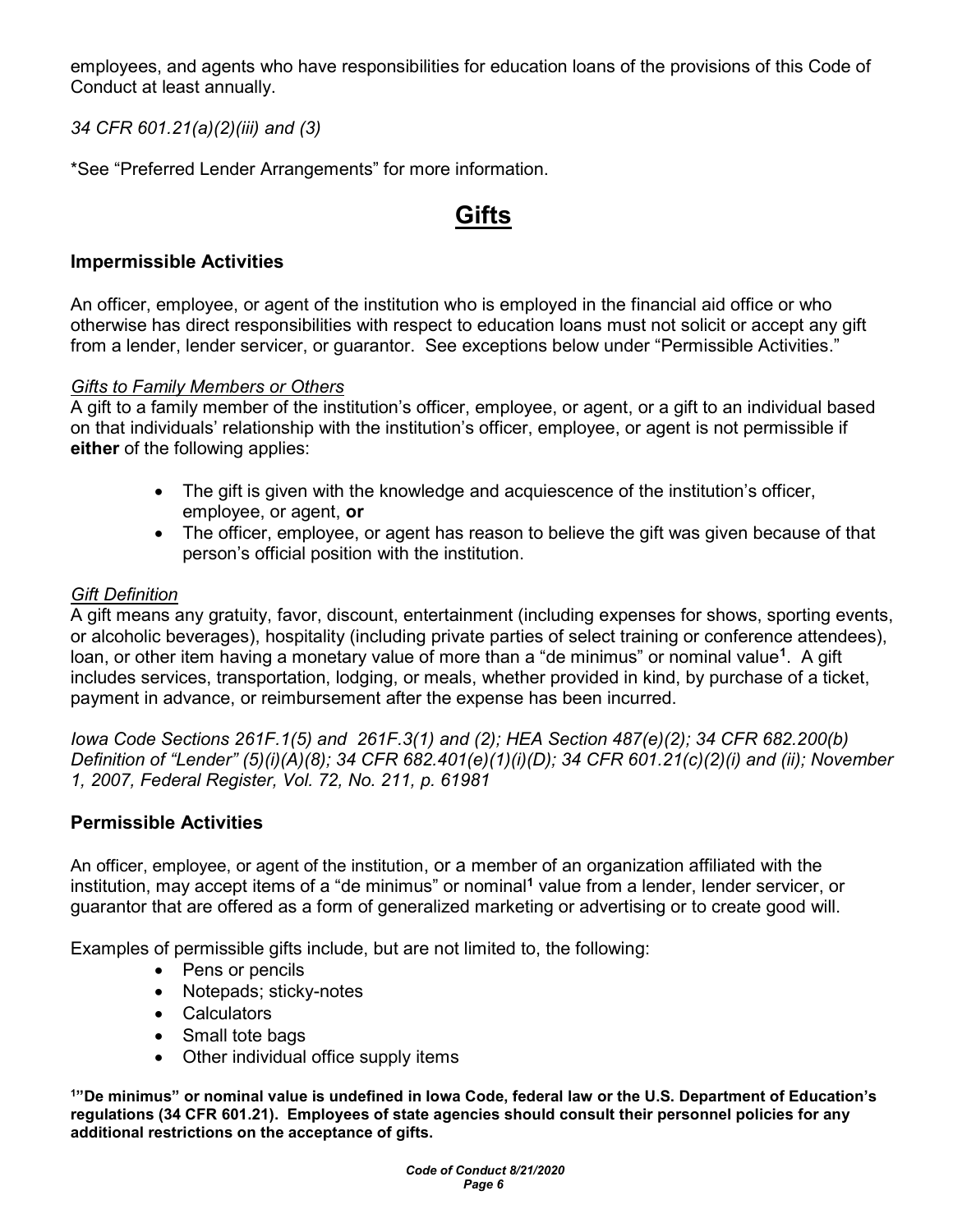An employee of the institution may also accept items of value from a lender, lender servicer, or guarantor that are also offered to the general public.

Iowa Code Section 261F.1(5)(l) and (m); HEA Section 487(e)(2)(B); 34 CFR 682.200(b) Definition of "Lender" (5)(ii)(J); 34 CFR 682.401(e)(2)(ix)

# Philanthropic Gifts/Contributions to the Institution

### Impermissible Activities

The institution will not accept philanthropic contributions from a lender, lender servicer, or guarantor that are related to the education loans the lender, lender servicer, or guarantor provides to our students and families, or that are made in exchange for any advantage related to education loans.

Iowa Code Section 261F.1(5)(d); HEA Section 487(e)(2)(B)(ii)(V); 34 CFR 601.21(c)(2)(iii); 34 CFR 682.200(b) Definition of "Lender" (5)(i)(A)(9); 34 CFR 682.401(e)(1)(i)(E)

### Permissible Activities

The institution may accept philanthropic contributions from a lender, lender servicer, or a guarantor that are not related to the education loans provided by the lender or guarantor, and that are not made in exchange for any advantage to the lender, guarantor, or servicer. However, we must disclose philanthropic contributions made to our institution by an education lender with whom we have a preferred lender arrangement\* under rules https://www.legis.iowa.gov/docs/iac/chapter/12-04- 2019.61.37.pdf established by the Iowa Attorney General.

\*See "Preferred Lender Arrangements" for more information.

Iowa Code Sections 261F.1(5)(d) and 261F.4(6); 34 CFR 601.21(c)(2)(iii)

# Advisory Councils

### Impermissible Activities

An officer, employee, or agent of the institution who is employed in the financial aid office or who otherwise has direct responsibilities with respect to education loans must not serve on or otherwise participate in an advisory council established by a lender or its affiliate, or a group of lenders.

Iowa Code Section 261F.3(6)

An officer, employee, or agent of the institution who serves on an official, standing advisory council for a guarantor must not accept anything of value for that service. See the exception below for reasonable compensation under "Permissible Activities."

HEA Section 487(e)(7); 34 CFR 601.21(c)(7)

### Permissible Activities

An officer, employee, or agent of the institution who is employed in the financial aid office, or who otherwise has responsibilities with respect to education loans or other financial aid offered to our students and their families may serve on an official, standing advisory council for a guarantor, including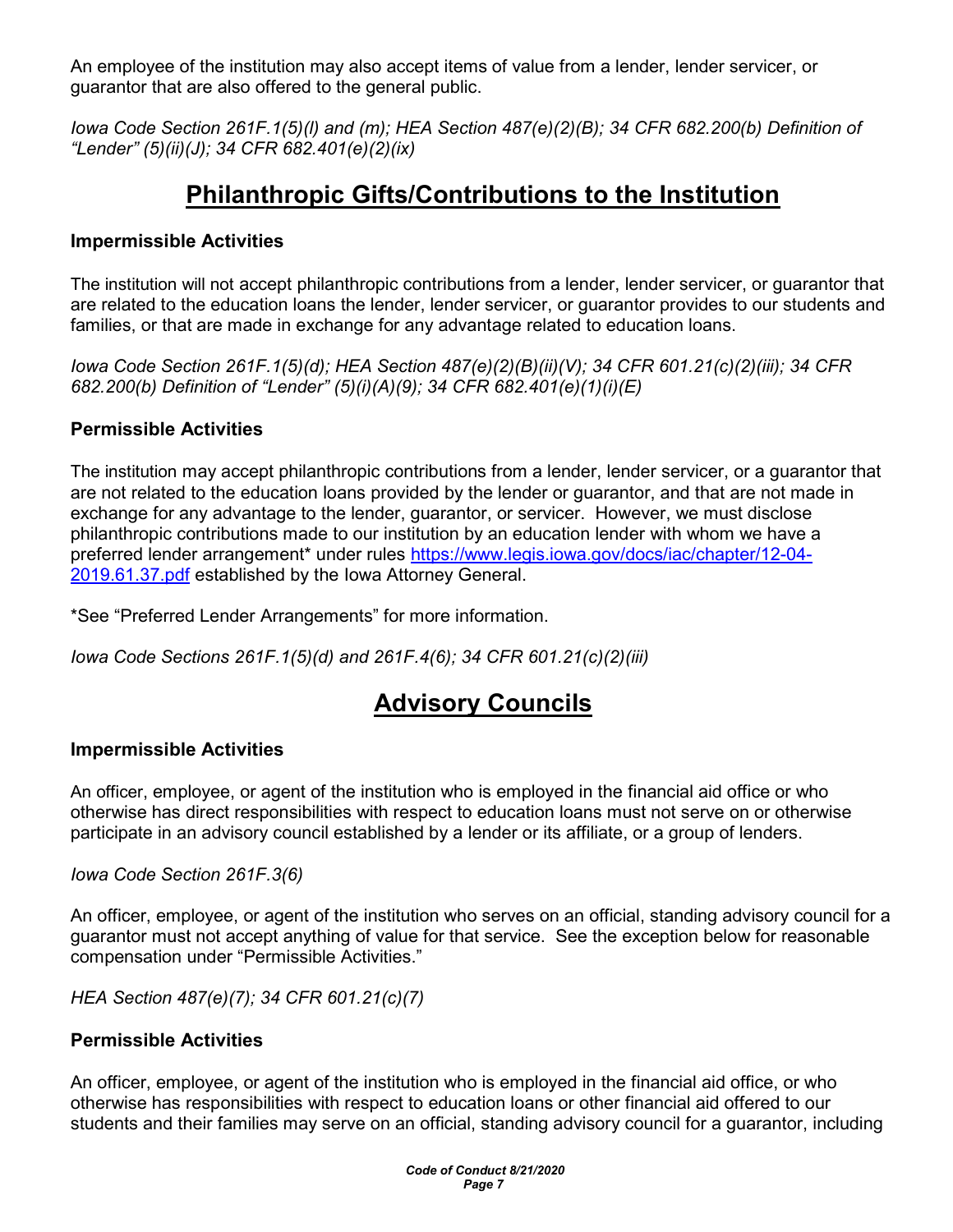an Iowa College Student Aid Commission advisory council or task force, and be compensated for reasonable expenses incurred in that service.

Expenses are considered reasonable if they meet the standards of and are paid according to a State government reimbursement policy that governs the entity offering reimbursement. If no State government reimbursement policy applies to the entity which offers reimbursement, expenses are reasonable if they meet the standards of and are paid according to applicable Federal cost principles.

#### 34 CFR 601.21(c)(7); 34 CFR 668.16(d)(2)(ii); 34 CFR 682.401(e)(2)(vi)

An officer, employee or agent of the institution may respond to any lender who seeks advice from the institution or groups of institutions by telephone, electronically, or in a meeting, about improving products or services for borrowers. However, the institution may not accept any gift or compensation for responding to the lender including, but not limited to, transportation, lodging, or related expenses.

Iowa Code Section 261F.3(6)

# Boards of Directors

#### Impermissible Activities

#### Lender, Lender Servicer, and Guarantor

An employee or agent of the institution who is employed in the financial aid office must not serve on or otherwise participate in the board of directors of a lender, lender servicer, or guarantor.

An employee or agent of the institution who is not employed in the financial aid office but who has responsibility with respect to education loans must not serve on or otherwise participate in the board of directors of a lender, lender servicer, or guarantor, unless we have a written conflict of interest policy.

This institution has a written conflict of interest policy for this purpose. See below under "Permissible Activities" for more information about the content of that policy.

Iowa Code Sections 261F.3(7)(a)(1) and (2); 34 CFR 601.21(c)(3)(i) and (ii)

#### **Institutional Boards of Directors or Trustees**

No officer, employee, or agent of a lender, lender servicer, or guarantor may serve on this institution's board of directors or trustees, unless we have a written conflict of interest policy.

This institution has a written conflict of interest policy for this purpose. See below under "Permissible Activities" for more information about the content of that policy.

Iowa Code Sections 261F.3(7)(a)(3); 34 CFR 601.21(c)(3)(iii)

#### Permissible Activities

#### Lender, Lender Servicer, and Guarantor

An employee or agent of the institution who is not employed in the financial aid office and who has no responsibility with respect to education loans may serve unrestricted and be compensated for service on the board of directors of a lender, lender servicer, or guarantor.

 Code of Conduct 8/21/2020 An employee or agent of the institution who is not employed in the financial aid office but who has responsibility with respect to education loans may serve on the board of directors of a lender, lender servicer, or guarantor, and be compensated for that service, if the institution has a written conflict of

Page 8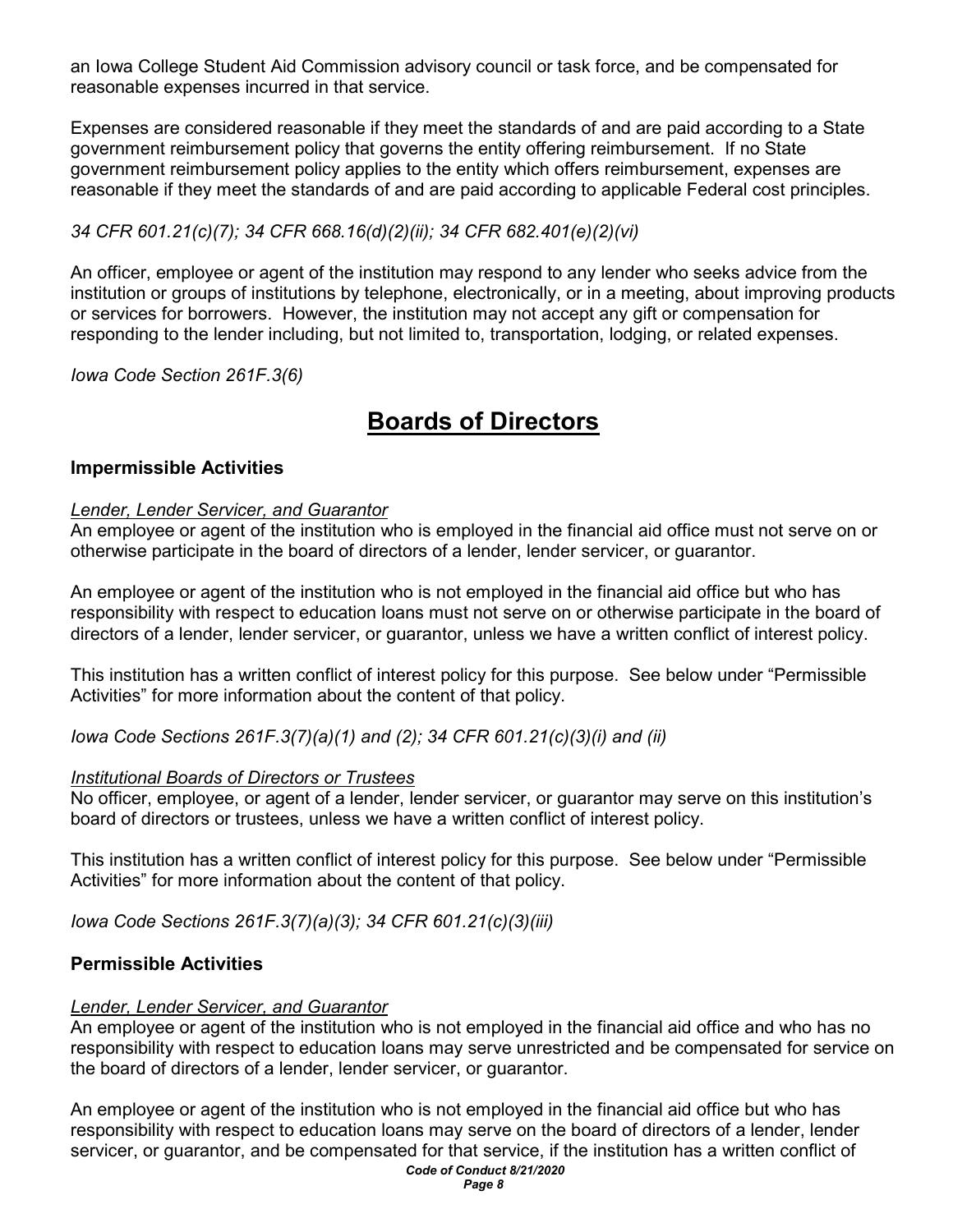interest policy. Our conflict of interest policy specifies that an officer or agent of the institution who is serving on such a board of directors must not participate in any decision of the board with respect to any transaction regarding education loans.

Iowa Code Section 261F.3(7)(a)(1) and (2); 34 CFR 601.21(c)(3)(i)

### Institutional Board of Directors and Trustees

The institution may permit an officer, employee, or agent of a lender, lender servicer, or a guarantor to serve as a member of our board of directors or trustees if we have a written conflict of interest policy. The institution has a conflict of interest policy for this purpose. Our conflict of interest policy includes all of the following:

- A prohibition against the participation of such a member in any decision regarding education loans offered to our students or their families,
- Procedures to be followed when such a member's personal or business interests in education loans may be advanced by an action of the board of directors or trustees, and
- A prohibition against the participation of such a member in any decision to approve any transaction where such conflicting interests may be advanced.

Iowa Code Sections 261F.3(7)(a)(3) ; 34 CFR 601.21(c)(3)(iii)

# Bundling of Private Loans

### Impermissible Activities

The institution's financial aid staff will not bundle (i.e., package) a private education loan in a student's financial aid award, except under certain conditions. See "Permissible Activities" below for more information about acceptable conditions for private loan bundling.

Iowa Code Section 261F.5(2)

### Permissible Activities

The institution's financial aid staff may bundle (i.e., package) a private education loan in a student's financial aid award under any one of the following conditions:

- The borrower is ineligible for additional funding
- The borrower has exhausted the limits of his or her eligibility for Title IV loans (Federal Perkins, Stafford, and, as applicable, parent or Grad PLUS)
- The borrower has not filled out a Free Application for Federal Student Aid (FAFSA)
- The borrower does not desire, or refuses to apply for, a Title IV loan (including a parent PLUS loan)

The bundling of a private education loan will be clearly and conspicuously disclosed to the borrower, in a manner that distinguishes them from loans made under Title IV of the HEA, prior to the borrower's acceptance of the financial aid package.

Iowa Code Section 261F.5(2); 34 CFR 601.11(c)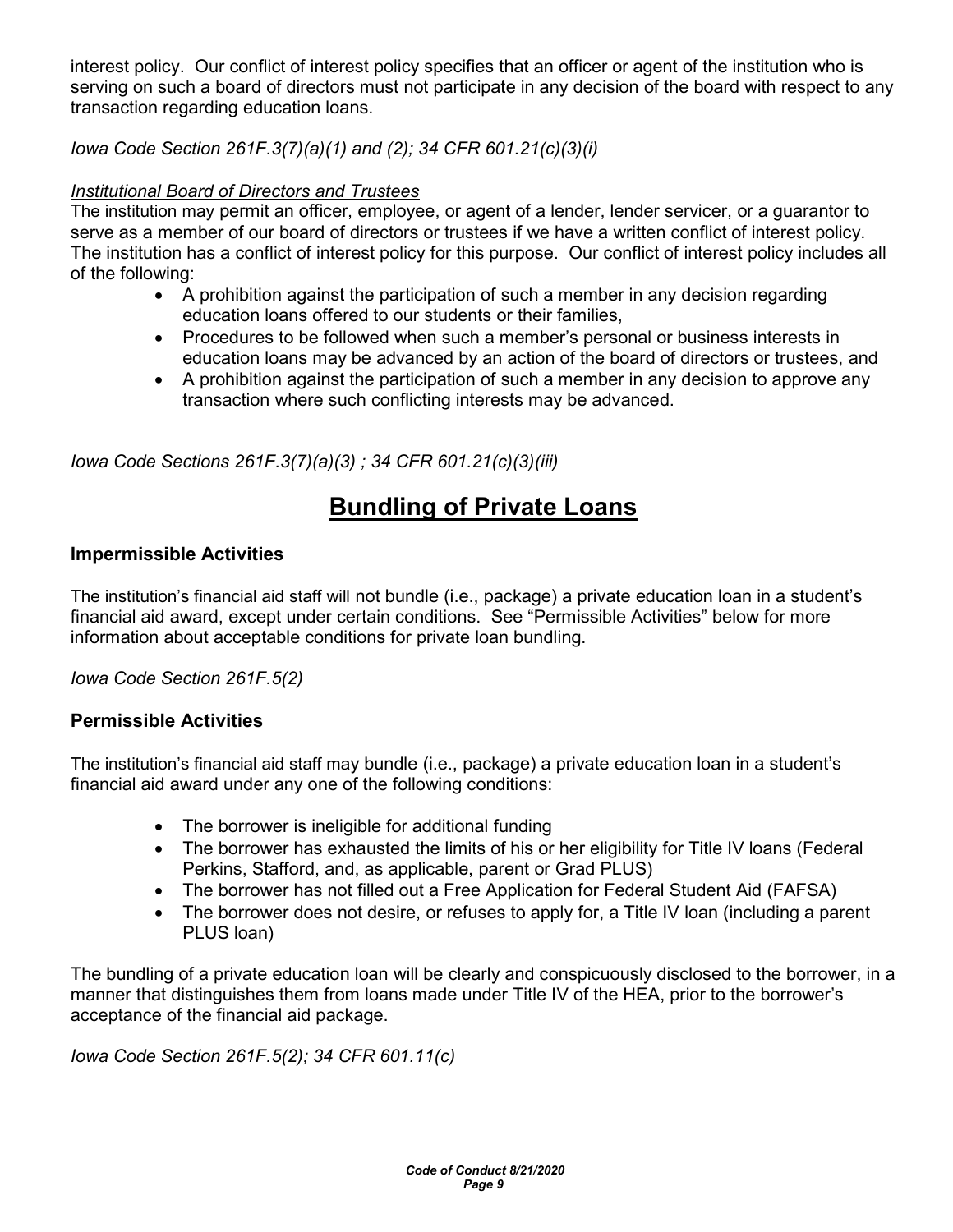# Choice of Lender

### Impermissible Activities

Regardless of whether this institution maintains a preferred lender arrangement for education loans, our financial aid office will not:

- Refuse to certify or delay certification of an education loan based on a borrower's selection of a lender or guarantor
- Assign a first-time borrower's education loan to a particular lender through award packaging or other methods

34 CFR 601.21(c)(4)

# Consulting and Contractual Arrangements

### Impermissible Activities

An officer, employee, or agent of the institution who is employed in the financial aid office or who otherwise has responsibilities with respect to education loans will not accept from any lender or its affiliate any fee, payment, or other financial benefit as compensation for any type of consulting arrangement or other contract to provide services to or on behalf of the lender. A prohibited financial benefit includes the opportunity to purchase stock.

Iowa Code Section 261F.3(3); 34 CFR 601.21(c)(3)

### Permissible Activities

An officer, employee, or agent of the institution who is not employed in the financial aid office and who has no responsibilities with respect to education loans may accept compensation from a lender for a consulting arrangement or other contract to provide services to or on behalf of a lender.

Iowa Code Section 261F.3(3); 34 CFR 601.21(c)(3)

# Loan Counseling

## Permissible Activities

The institution may request and accept services from a lender or guarantor in conducting initial (i.e., entrance) and exit loan counseling for our students (including in-person counseling or on-line counseling resources), provided:

- Institutional staff is in control of the counseling. To be considered "in control of the counseling," staff must review and approve the content of the counseling and provide oversight over how the counseling is conducted.
- The lender or guarantor does not promote a specific lender's products or services.

Counseling materials that the institution accepts from a lender or guarantor must disclose the identity of the entity that assisted in preparing or providing the materials, and must not be used to promote the lender's or guarantor's education loan or other products. A guarantor's materials may promote benefits provided under other federal and state programs that the guarantor administers.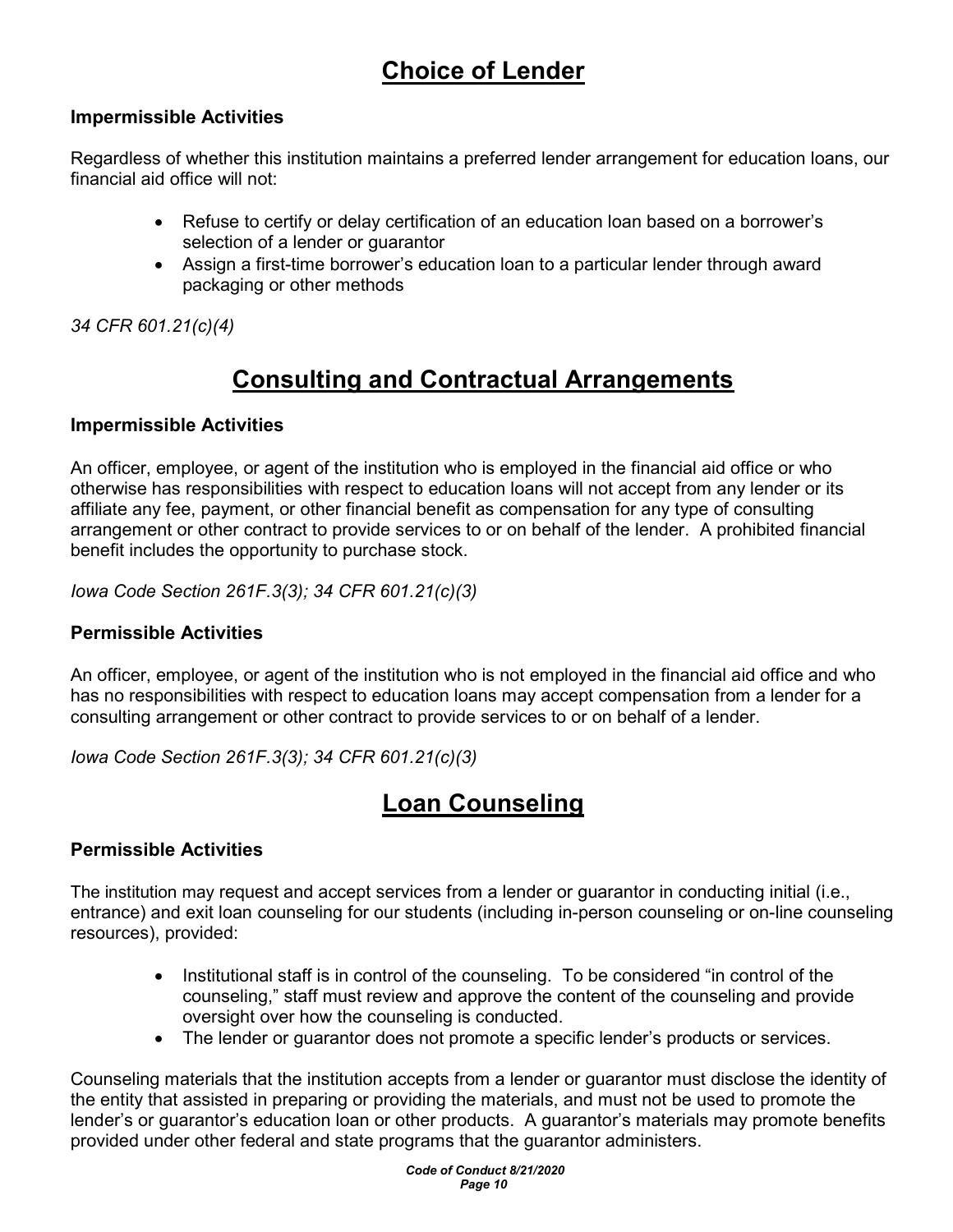Iowa Code Section 261F.4(5)(a); 34 CFR 601.21(c)(2)(iii)(D); 34 CFR 601.21(c)(6)(ii); 34 CFR 682.200(b) Definition of "Lender" (5)(i)(10) and (5)(ii)(B); 34 CFR 682.401(e)(2)(i); Federal Register dated October 28, 2009, p. 55631

# Loan Terms and Conditions

### Impermissible Activities

The institution will not request or accept from any lender an offer of funds to be used for private education loans, including funds for an opportunity pool loans (see the separate definition of opportunity pool loans below), in exchange for the institution's promise to provide the lender with any of the following:

- A specified number of education loans
- A specified education loan volume
- A preferred lender arrangement

### 34 CFR 601.21(c)(5)

The institution will not place a lender on a preferred lender list (PLL), or provide that lender with preferred placement on the PLL, in exchange for benefits the lender provides to the institution or to our students in connection with a different type of loan.

Iowa Code Section 261F.6(4)

### **Opportunity Pool Loans**

An opportunity pool means a private education loan made by a lender to a student attending this institution or a student's family member that this institution guarantees in any manner or that involves the institution directly or indirectly paying points, premiums, payments, additional interest, or other financial support to the lender for the purpose of that lender extending credit to the borrower.

Iowa Code Section 261F.3(5); 34 CFR 601.21(c)(5)(ii)

### Permissible Activities

The institution may solicit or accept from any lender an offer of funds to be used for private education loans (including opportunity pool loans), if it is not provided in exchange for a promise that the institution will deliver to the lender a specified number of loans or loan volume, or place that lender on the institution's preferred lender list.

Iowa Code Section 261F.3(5); HEA Section 487(e)(5); 34 CFR 601.21(c)(5)(ii)

The institution may solicit and accept the following favorable education loan terms and conditions on behalf of our student and parent borrowers:

- A reduced origination fee
- A reduced interest rate
- Payment of the federal default fee on a Stafford or PLUS loan made under the FFELP (Note: Federal law prohibits the making of new loans under the FFELP effective July 1, 2010)
- Benefits offered to a borrower under a repayment incentive program that requires, at minimum, one or more scheduled payments to receive or retain the benefit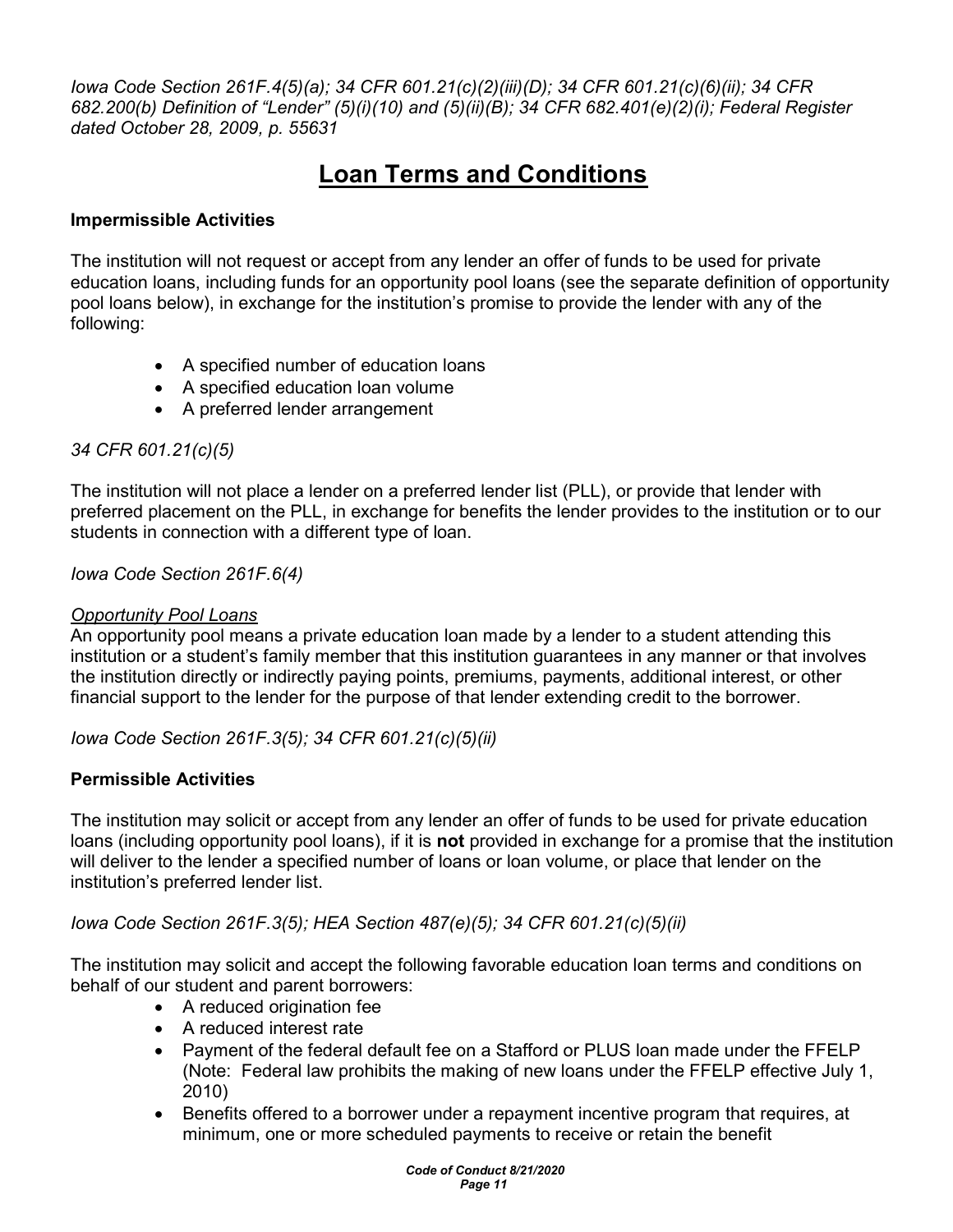- Benefits under a loan forgiveness program for public service or other targeted purposes approved by:
	- The Iowa Attorney General for a private Ioan forgiveness program
	- The U.S. Department of Education for a federal loan forgiveness program

An employee of the institution may accept favorable terms, conditions, and borrower benefits on an education loan if the terms, conditions, and benefits on the employee's loan are comparable to those provided to all of our students.

Iowa Code Section 261F.1(5); 34 CFR 601.21(c)(2)(iii)(C); 34 CFR 682.200(b) definition of lender  $(5)(ii)(I);$ 

# Meals, Refreshments, and Receptions

### Impermissible Activities

See the definition of "Gift" for information about cases when meals, refreshments, or other hospitality is considered a prohibited gift.

#### Permissible Activities

The institution's employees and agents may accept from any lender or guarantor food and refreshments that are reasonable in cost and are offered as an integral part of a training session or conference that is designed to contribute to the professional development of our employees or agents. The food and refreshment sponsored by the lender or guarantor must be offered to all who attend the training session or conference.

Our employees and agents may attend a lender- or guarantor-sponsored reception for which food and refreshments are provided, so long as the reception is a general gathering that is held in conjunction with a training session or conference and is open to all attendees.

In addition, the institution's employees and agents may accept from a guarantor food and refreshments that are reasonable in cost and provided in connection with other workshops and forums the agency uses to fulfill its guaranty agency responsibilities.

Iowa Code Section 261F.1(5)(b); HEA Section 487(e)(2)(B)(ii)(II); 34 CFR 601.21(c)(2)(iii)(B); Federal Register, Vol. 72, No. 211, November 1, 2007, p. 61981

### Prudent Person Test

Employees of the institution who participate in the planning of a student-aid related training session or conference will ensure that food and refreshments sponsored by a lender or guarantor is reasonable in cost by applying the "prudent person test." In other words, the cost per person for the sponsored event must not exceed the cost that would be incurred by the prudent person under the circumstances at the time the decision was made to incur the cost. The burden of proof will be, in part, on event managers to show that costs are consistent with the normal per-person cost of the event.

November 1, 2007, Federal Register, Vol. 72, No. 211, p. 61981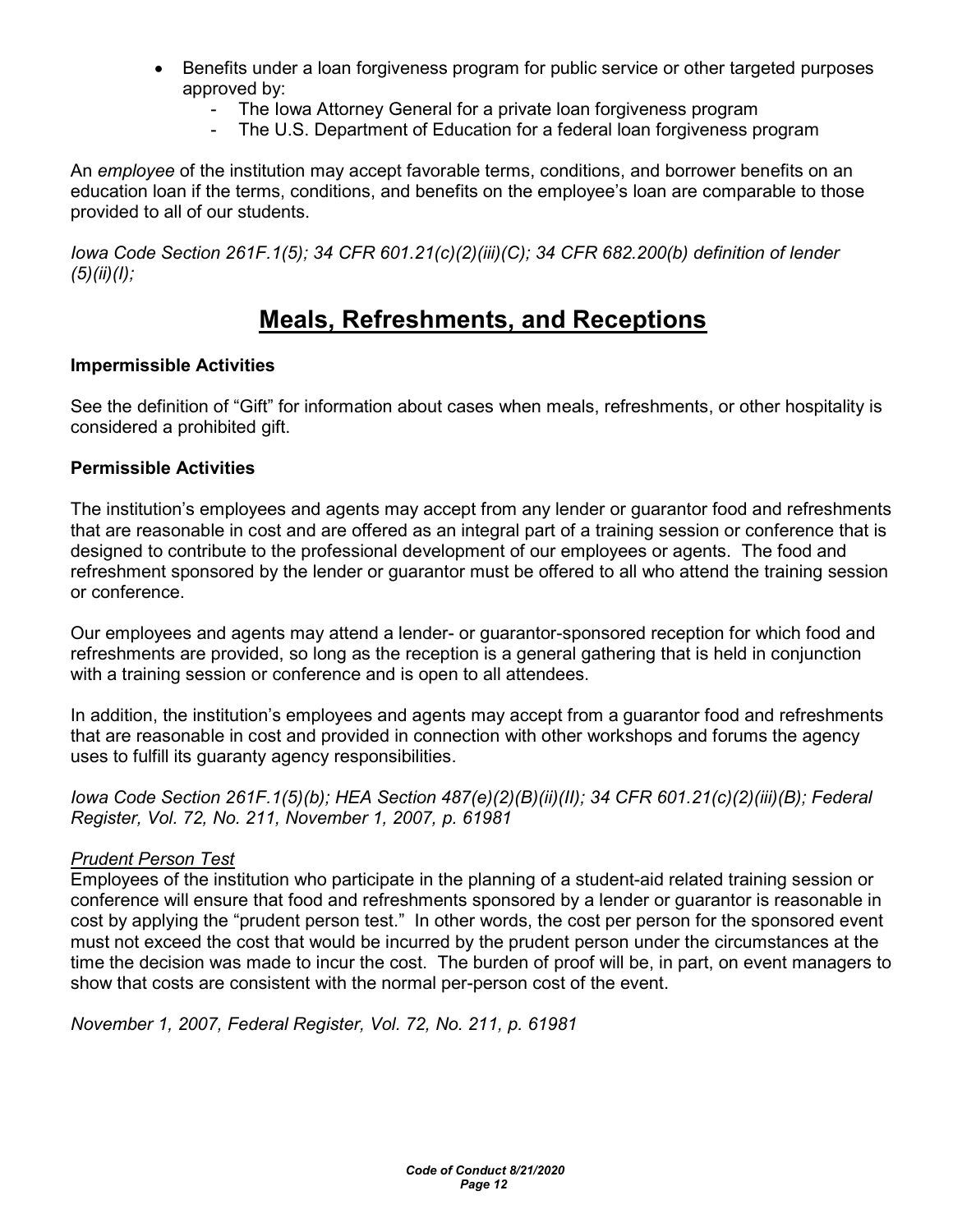# Misleading Identification of Institutional Employees

#### Impermissible Activities

The institution will not permit a lender's or guarantor's employee or agent to be identified as an institutional employee, representative, or agent.

Iowa Code Section 261F.4(2)

# Payment of Education Loan Costs

#### Permissible Activities

The institution may make principal or interest payments on an education loan to lower costs for our **borrowers** 

#### Impact on Our Cohort Default Rate

If an owner, agent, contractor, employee, or other entity or individual affiliated with the institution makes a payment to prevent default on a Stafford loan, or a Consolidation loan that repaid a Stafford loan, during the period for which our cohort default rate is calculated, that loan is considered to be in default and counts against our cohort default rate notwithstanding the payment.

Iowa Code Section 261F.3(7)(b); 34 CFR 668.183(c)(1)(iii); USDE Cohort Default Rate Guide, Chapter 2, p. 2-1.9

# Preferred Lender Arrangements

#### **Definition**

A preferred lender arrangement is an arrangement or agreement between the institution or an institution-affiliated organization\* and a lender that provides education loans to our students and their families in which we or our affiliated organization recommends, promotes, or endorses the lender's education loan product.

There are two conditions that must be met in order for a preferred lender arrangement to exist between a lender and this institution or an institution-affiliated organization\*:

- A lender provides or issues education loans to our students or their families, and
- We, or an institution-affiliated organization\*, recommends, promotes, or endorses the lender's education loan products.

A preferred lender arrangement does not require a written or verbal agreement, nor is a preferred lender arrangement confined to only cases in which the lender is included on a preferred lender list.

Iowa Code Section 261F.1(8); 34 CFR 601.2; Federal Register dated July 28, 2009, p. 37436; Federal Register dated October 28, 2009, p. 55630

A preferred lender arrangement does not include any of the following:

- Federal Direct loans
- Federal Perkins loans

Iowa Code Section 261F.1(8)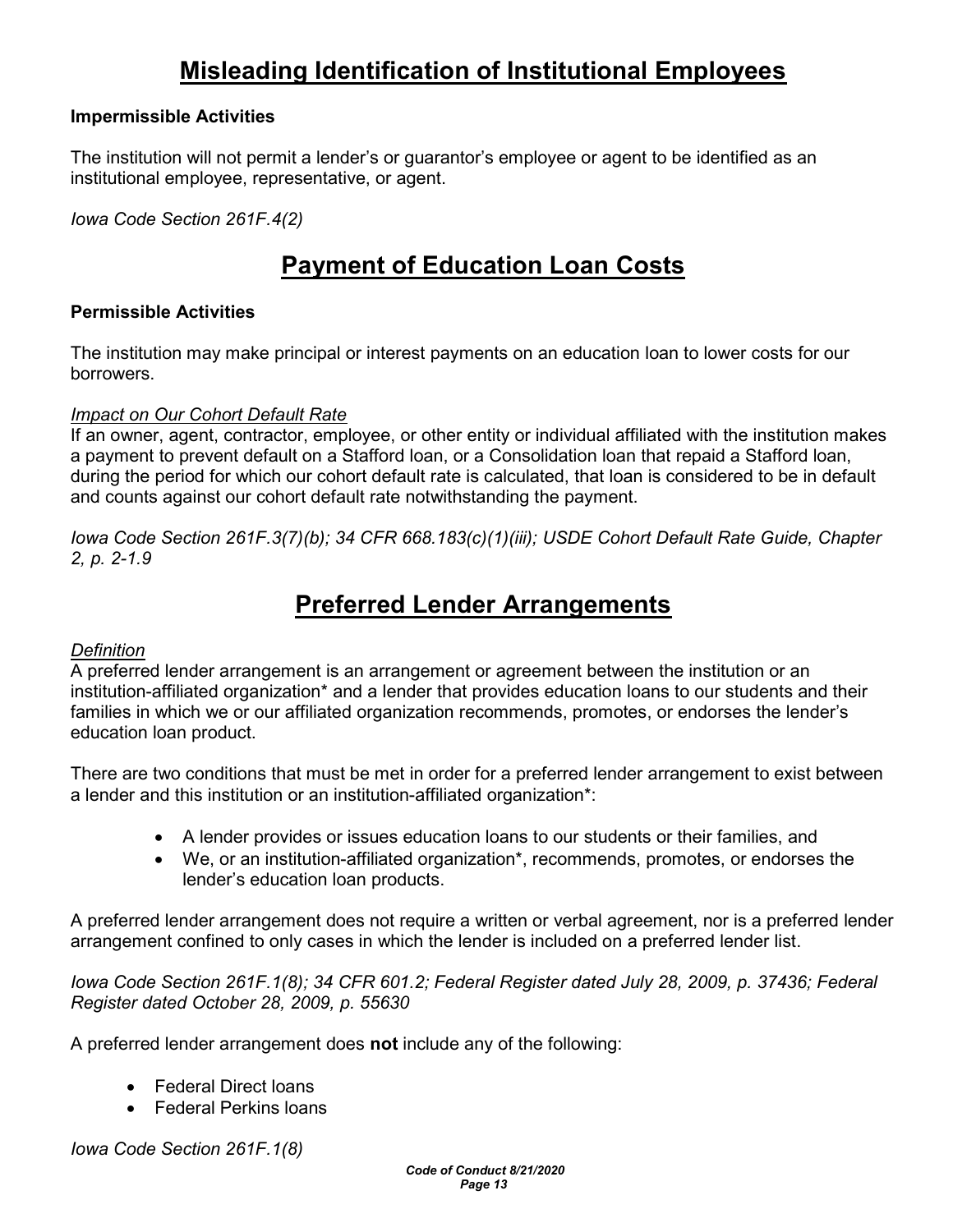The identity of any private lender with whom the institution or an institution-affiliated organization\* have a preferred lender arrangement will be displayed on all information and documentation related to the lender's loans.

34 CFR 601.12(b)

For any year in which the institution has a preferred lender arrangement, we will annually compile and make available for students attending the institution and their families a list of the specific education loan lenders that the institution recommends, promotes, or endorses.

34 CFR 668.14(b)(28)

See "Introduction" for more information about an "institution-affiliated organization."

# Preferred Lender Lists

### (Applicable to the institution, an any institution-affiliated organization\*, that has a preferred lender arrangement for education loans.)

A preferred lender list (PLL) is a list of education loan lenders which the institution recommends, promotes, or endorses, and with which we have a preferred lending arrangement.

### Impermissible Activities

The institution's PLL will not include less than three unaffiliated lenders (see the paragraph immediately below for an exception). For this purpose, a lender is affiliated with another lender if any of the following applies:

- The lenders are under the ownership or control of the same entity or individuals
- The lenders are wholly or partly owned subsidiaries of the same parent company
- The directors, trustees, or general partners, or individuals exercising similar functions, of one of the lenders constitute a majority of the persons holding similar positions with the other lender

### Iowa Code Sections 261F.1(9) and 261F.6(1)(b)

If we initially meet the preferred lender list requirement of including a minimum of three unaffiliated lenders, we may be later notified that one or more of those lenders has decided to discontinue making loans to our students and parents. The USDE and the Iowa Attorney General will take such circumstances, over which we have no control, into consideration in determining our compliance with the requirement that we maintain at least three unaffiliated lenders on our preferred lender list.

### U.S. Department of Education Dear Colleague Letter GEN-08-06

A PLL will not include lenders that have offered, or have offered in response to our solicitation, financial or other benefits to the institution in exchange for inclusion on the PLL, or a promise that the institution or its students will send a certain number of loan applications to the lender.

### Iowa Code Sections 261F.6(1)(c)

Our financial aid office will not use a PLL to do any of the following: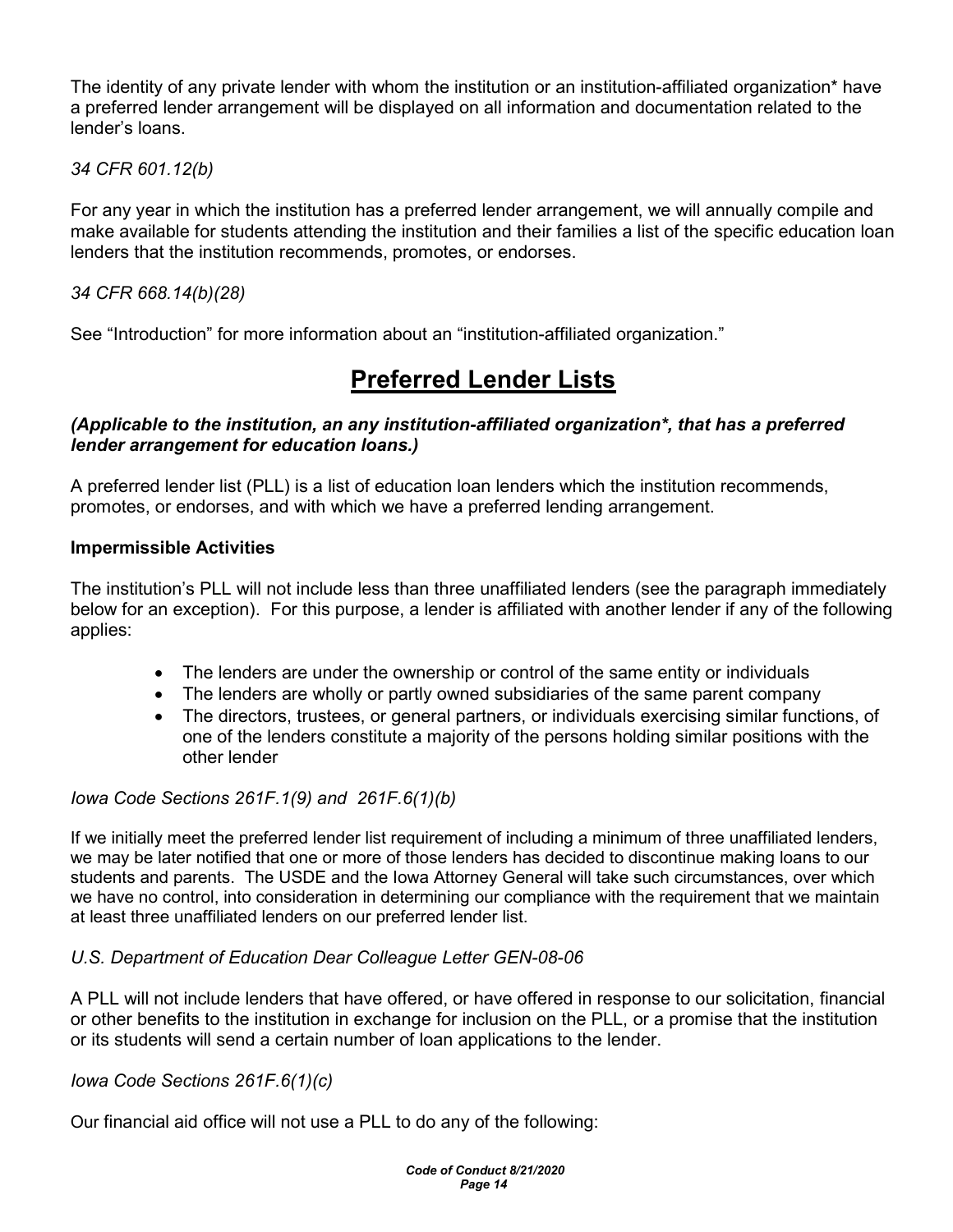- Require a prospective borrower to use a lender on our PLL
- Deny or otherwise impede a borrower's choice of lender
- Assign a first-time borrower's loan to a particular lender through award packaging or other methods
- Refuse to certify a loan or cause unnecessary certification delays for a borrower who selects a lender that does not appear on our PLL

Iowa Code Sections 261F.6(1)(a) and 261F.6(2)(c), (d), and (e); 34 CFR 601.10(d)(1)(iii); 34 CFR 601.10(d)(5); 34 CFR 601.21(c)(4)

# Preferred Lender List Alternatives

#### Permissible Activities

The institution's financial aid office is not required to maintain a preferred lender list for education loans, and is permitted to provide no information to education loan borrowers about lenders.

Other acceptable alternatives to a preferred lender list appear below. These alternatives are not considered a preferred lender list or preferred lending arrangement:

- If the institution desires to compile a preferred lender list but is unable to identify at least three unaffiliated lenders that will make loans to its students or parents sufficient to meet the requirements of a preferred lender list, we may provide the names of all of the lenders that have indicated that they would provide loans to our students and their parents. In providing this information, we will make it clear that we do not endorse the lenders, and provide a clear statement that the borrower may choose to use any lender that will make loans to the borrower for attendance at this institution.
- We may provide a neutral, comprehensive list of lenders that have made loans to our students or parents in the past three to five years (or some other period) and that have indicated that they would continue to make loans to our students. We may provide contact information for the lender, and comparative information about the terms and conditions of loans offered by the lender. We will not provide any additional information about the lender, including, for example, the percentage of loans made to our students by a particular lender. We will make it clear that we do not endorse the lenders, and that the borrower can choose to use any lender that will make loans to the borrower for attendance at this institution.
- We may refer a prospective private education loan borrower to a Web site developed by a third party that contains a neutral, comprehensive list of private education lenders and the loan products each lender offers. We will ensure that the list provided on such a Web site is broad in scope, does not endorse or recommend any of the lenders on the list and the lenders on the list do not either pay the third party who maintains the Web site for placement on the list or pay the third party a fee based on any loan volume generated.

U.S. Department of Education Dear Colleague Letter GEN-08-06; Federal Register, Vol. 74, No. 207, October 28, 2009, p. 55630.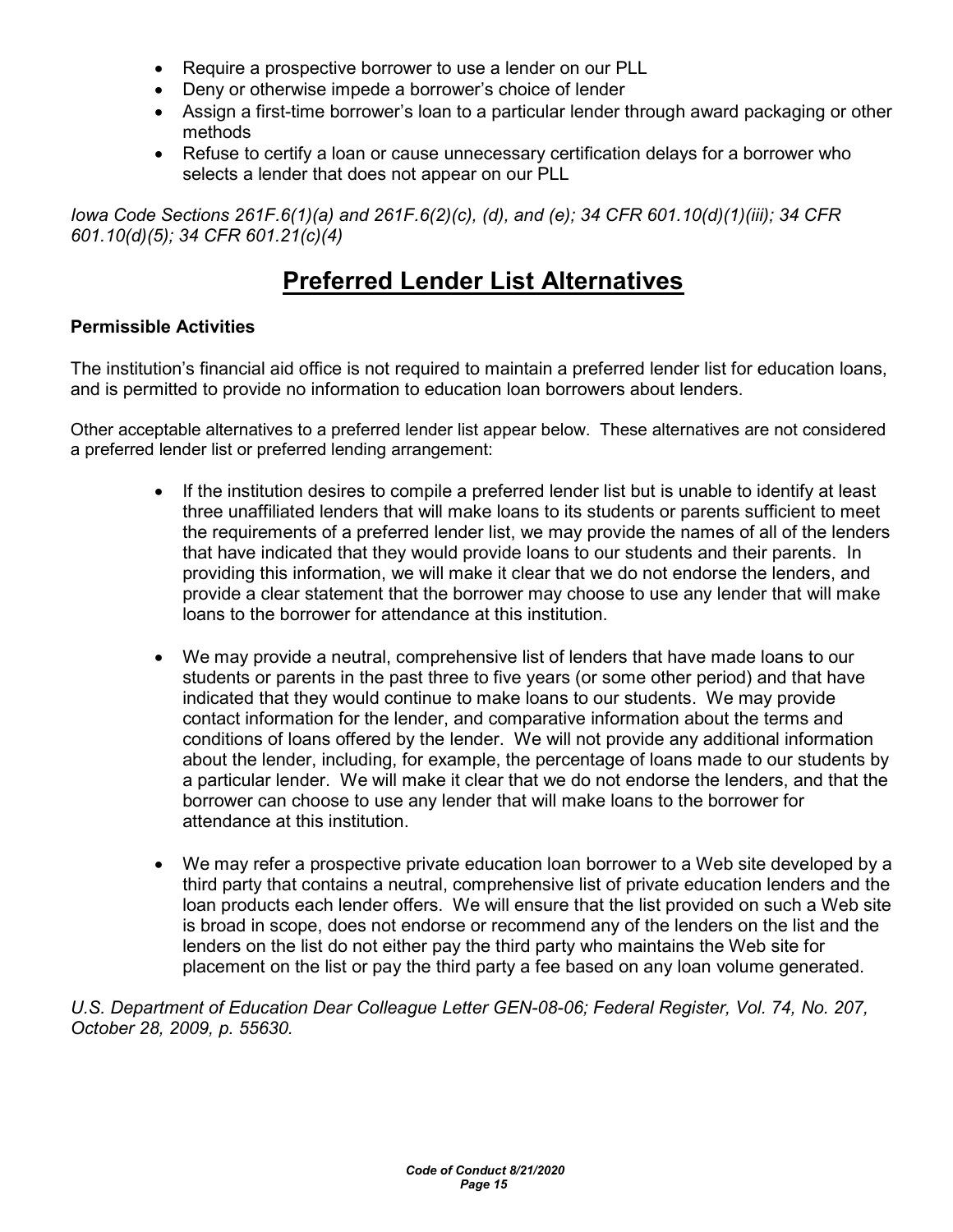# **Publications**

#### Impermissible Activities

The institution will not permit a lender with which it has a preferred lender arrangement\* to prepare any of our materials related to education loans, with exceptions permitted by law and noted below under "Permissible Activities."

\*See "Preferred Lender Arrangements" for more information.

Iowa Code Section 261F.4(3) and (5)(a)

The institution will not permit a lender or guarantor to print and distribute our catalogue and other noncounseling or non-student financial aid-related materials at reduced or no cost.

34 CFR 682.200(b) definition of lender (5)(iii)(C); 34 CFR 682.401(e)(3)(iii)

We will not permit a lender to use our name, emblem, mascot, logo, other words, pictures or symbols readily identified with the institution in the marketing of private education loans to our students or parents in a way that implies that the institution endorses the lender's private education loans or that the loan is offered or made by this institution. We may allow the use of our name if it is part of the lending institution's name.

Iowa Code Section 261F.4(4); 34 CFR 601.12(a)

#### Permissible Activities

The institution may request and accept, free of charge, student aid, financial literacy, debt management, default prevention, or default aversion materials and publications from a lender or a guarantor. We may also request and accept initial (i.e., entrance) and exit loan counseling materials and services from any lender or guarantor (see "Loan Counseling" for additional information).

Iowa Code Sections 261F.1(5)(a) and 261F.4(5)(a); 34 CFR 601.21(c)(2)(iii)(A) and (D); 34 CFR 601.21(c)(6)(ii)

# Revenue-Sharing Arrangements

#### Impermissible Activities

The institution or an agent of the institution will not solicit or accept a fee, revenue- or profit-sharing, or other material benefit provided by a lender that issues education loans to our students or their families in exchange for the institution recommending the lender or the lender's education loan products.

Iowa Code Sections 261F.1(11) and 261F.3(4); 34 CFR 601.21(c)(1)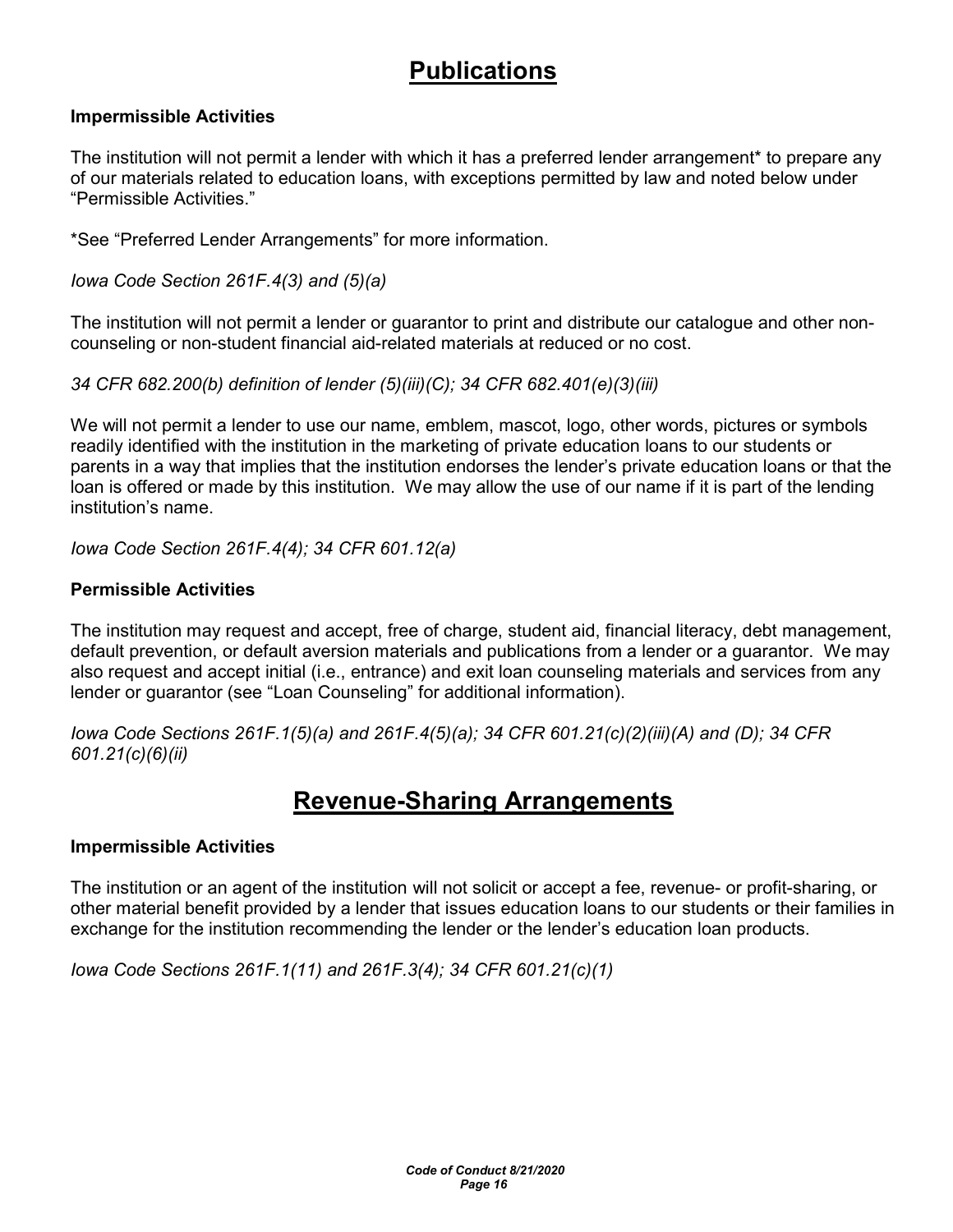# Staffing Assistance

#### Impermissible Activities

The institution will not permit any lender to staff our financial aid offices or call center, except on a shortterm, non-recurring, emergency basis.

Iowa Code Section 261F.4(5)(b); 34 CFR 601.21(c)(6)

The institution will not permit a guarantor to staff our financial aid offices or call center under any circumstances.

HEA Section 428(b)(3)(C)

#### Permissible Activities

The institution may permit a lender to staff our financial aid offices or call center on a short-term, nonrecurring, emergency basis.

For this purpose, "emergency" is defined as:

- A State-designated natural disaster
- A Federally-declared natural disaster (identified by the Federal Emergency Management Agency on its website at www.fema.gov)
- A Federally-declared national disaster
- Another localized disaster or emergency approved by the Iowa Attorney General and the USDE

Iowa Code Sections 261F.4(3) and 261F.4(5)(b); 34 CFR 601.21(c)(6)(iii)

# State Education Grants, Scholarships, & Financial Aid Funds

#### Permissible Activities

The institution may accept Iowa grants, scholarships, and other state-based financial aid funds administered by the Iowa College Student Aid Commission under Iowa Code Chapter 261.

Iowa Code Section 261F.1(5)(e); 34 CFR 601.21(c)(2)(iii)(F)

# Student Aid Related Programs

#### Permissible Activities

The institution may request and accept from any lender or guarantor standard materials, activities, and programs, including workshops and training, related to student aid outreach, financial literacy, debt management, default prevention and aversion, or educational counseling that are designed to improve the lender or guarantor's services.

The lender or guarantor that provides any materials to us must disclose its identity in the materials that it assists in preparing or providing, and the lender's or guarantor's materials must not promote its student loan or other products. A guarantor may promote benefits provided under other Federal or State programs the guarantor administers.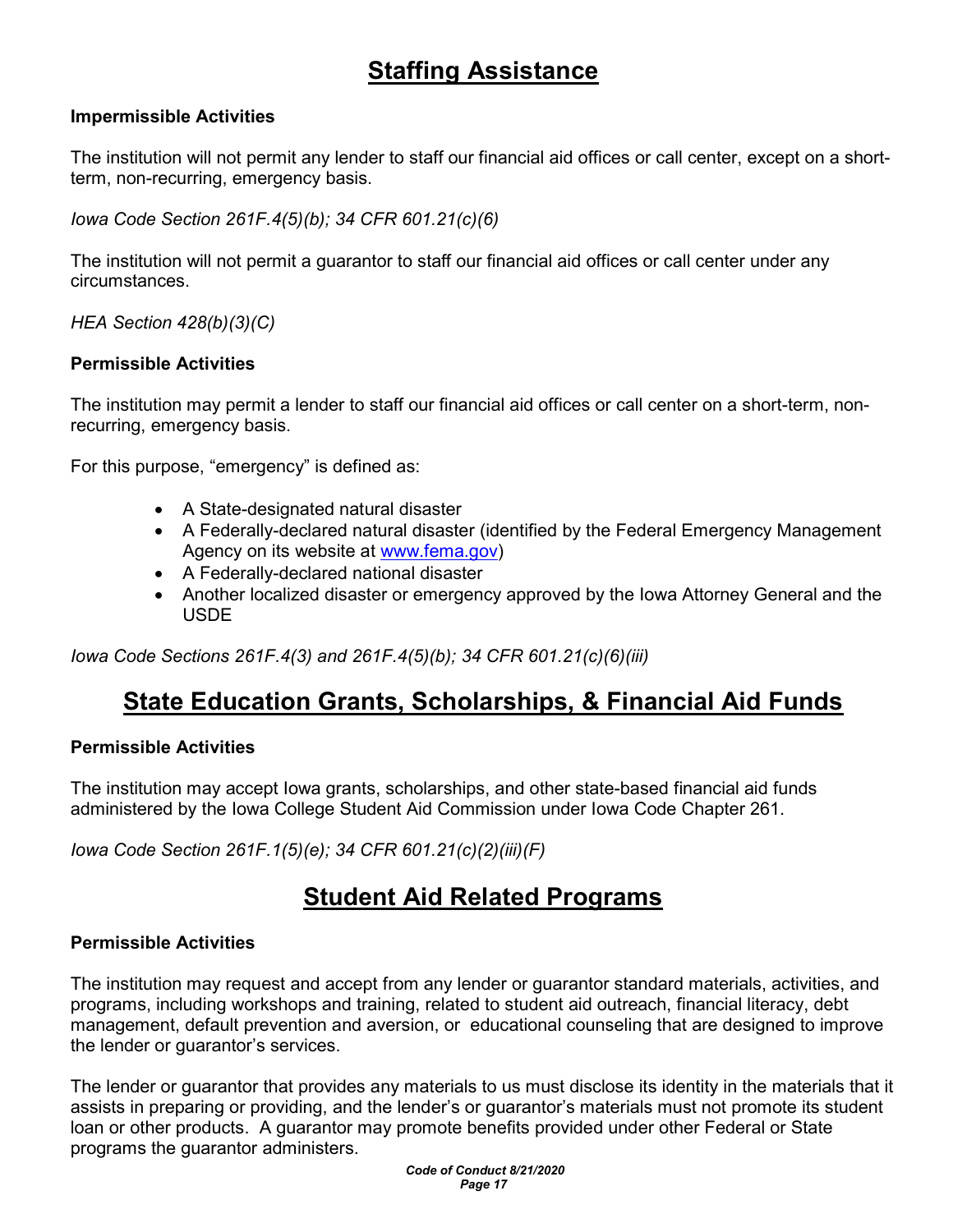The institution may also accept services that a guarantor must perform to meet its obligations to administer other Federal and State education programs.

Iowa Code Section 261F.1(5)(a) and 261F.4(5)(a); 34 CFR 601.21(c)(2)(iii)(A); November 1, 2007, Federal Register, Vol. 72, No. 211, pp. 61982

# **Technology**

#### Impermissible Activities

The institution and its affiliated organization(s) will not accept from a lender or a guarantor either of the following at below market rental or purchase cost:

- Computer hardware
- Computer software that is unrelated to education loan processing or financial aid

Iowa Code Section 261F.1(5)(f); HEA Section 435(d)(5); 34 CFR 682.200(b) Definition of "Lender" (5)(iii); 34 CFR 682.401(e)(3)(iii)

The institution will not accept free data transmission services from any lender or guarantor that is unrelated to electronic loan processing or, for federal student loans, student status confirmation data.

Iowa Code Section 261F.1(5)(f); 34 CFR 682.200 Definition of "Lender" (b)(5)(ii)(D); 34 CFR 682.401(e)(2)(vii)

#### Permissible Activities

The institution may accept, free of charge, any of the following from a lender or a guarantor:

- Financial aid related software
- Loan processing data transmission services
- A toll-free telephone number to obtain information about education loans

The institution may also accept free student status confirmation data processing services for federal student loans from a lender or guarantor.

Iowa Code Section 261F.1(5)(f); 34 CFR 682.200(b) Definition of "Lender" (5)(iii)(C); 34 CFR 682.401(e)(3)(iii)

# **Training**

#### Impermissible Activities

The institution and an institution-affiliated organization will not accept payment of training or conference registration, travel or lodging costs from any lender or guarantor.

Iowa Code Section 261F.1(5); 34 CFR 601.21(c)(2)(ii)